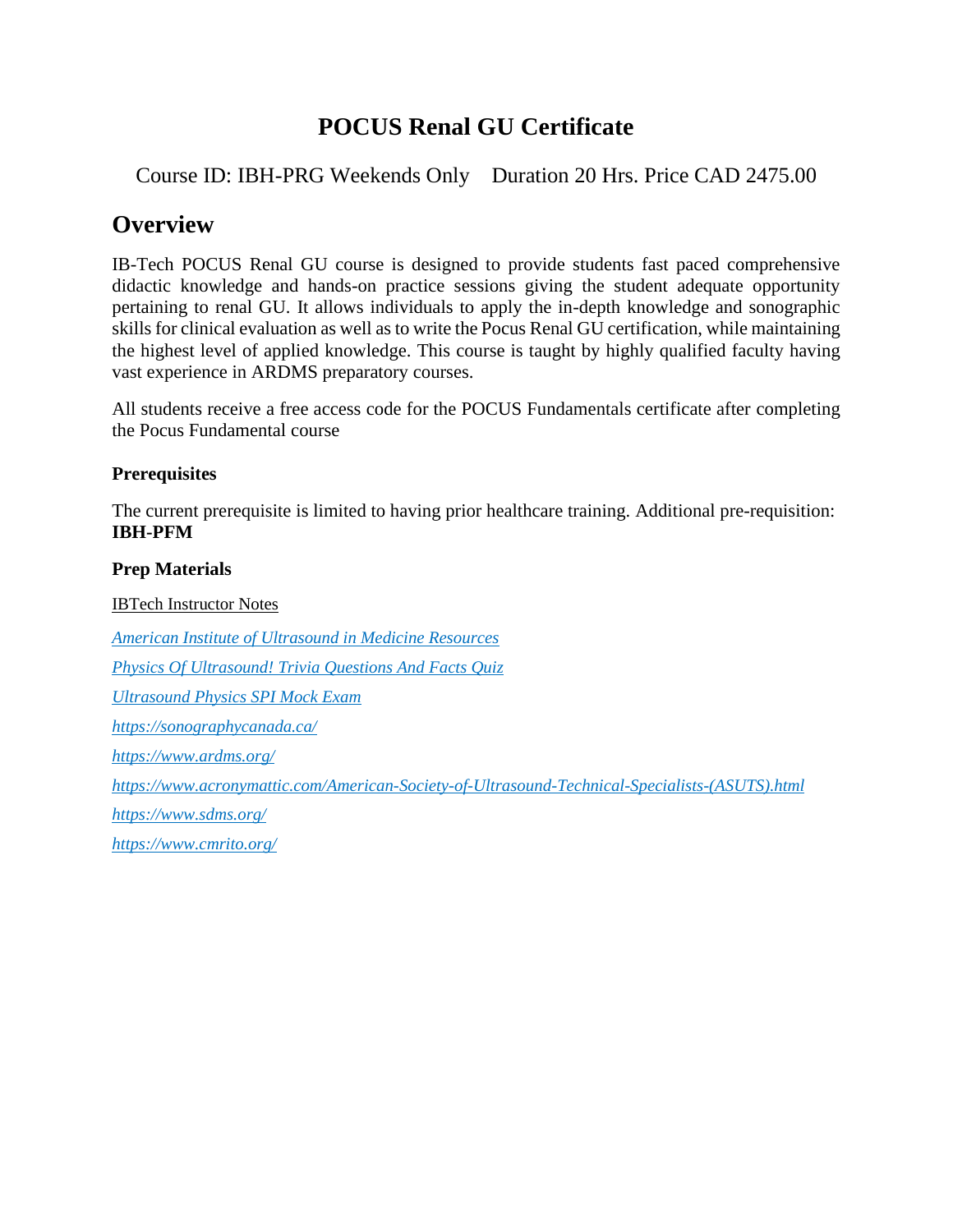**ICON:**



# **Renal/Genitourinary Content Outline**

| <b>Domain</b>              | <b>Description</b>                                                                      | <b>Hours</b>                      | <b>Resources</b>                                                                                                                                                                                                                               |
|----------------------------|-----------------------------------------------------------------------------------------|-----------------------------------|------------------------------------------------------------------------------------------------------------------------------------------------------------------------------------------------------------------------------------------------|
| <b>Anatomy</b>             | Normal anatomy<br>$\overline{\phantom{0}}$<br>and physiology of<br>renal/genitourinary. | Pre-Reading<br>In-Class<br>2 Hrs. | DeJong, M.R.<br>$\overline{a}$<br>(2021).<br>Sonography<br>Scanning<br>Principles and<br>Protocols. Elsevier<br>Health Sciences.<br>Rumack, C. M., &<br>Levine, D. (2017).<br>Diagnostic<br>ultrasound E-book.<br>Elsevier Health<br>Sciences. |
| <b>Renal/genitourinary</b> | Knowledge of<br>$\qquad \qquad \blacksquare$                                            | Pre-Reading                       | DeJong, M.R.<br>$\qquad \qquad \blacksquare$                                                                                                                                                                                                   |
| <b>Pathologies</b>         | common                                                                                  | In-Class                          | (2021).                                                                                                                                                                                                                                        |
|                            | pathologies and                                                                         | 2 Hrs.                            | Sonography                                                                                                                                                                                                                                     |